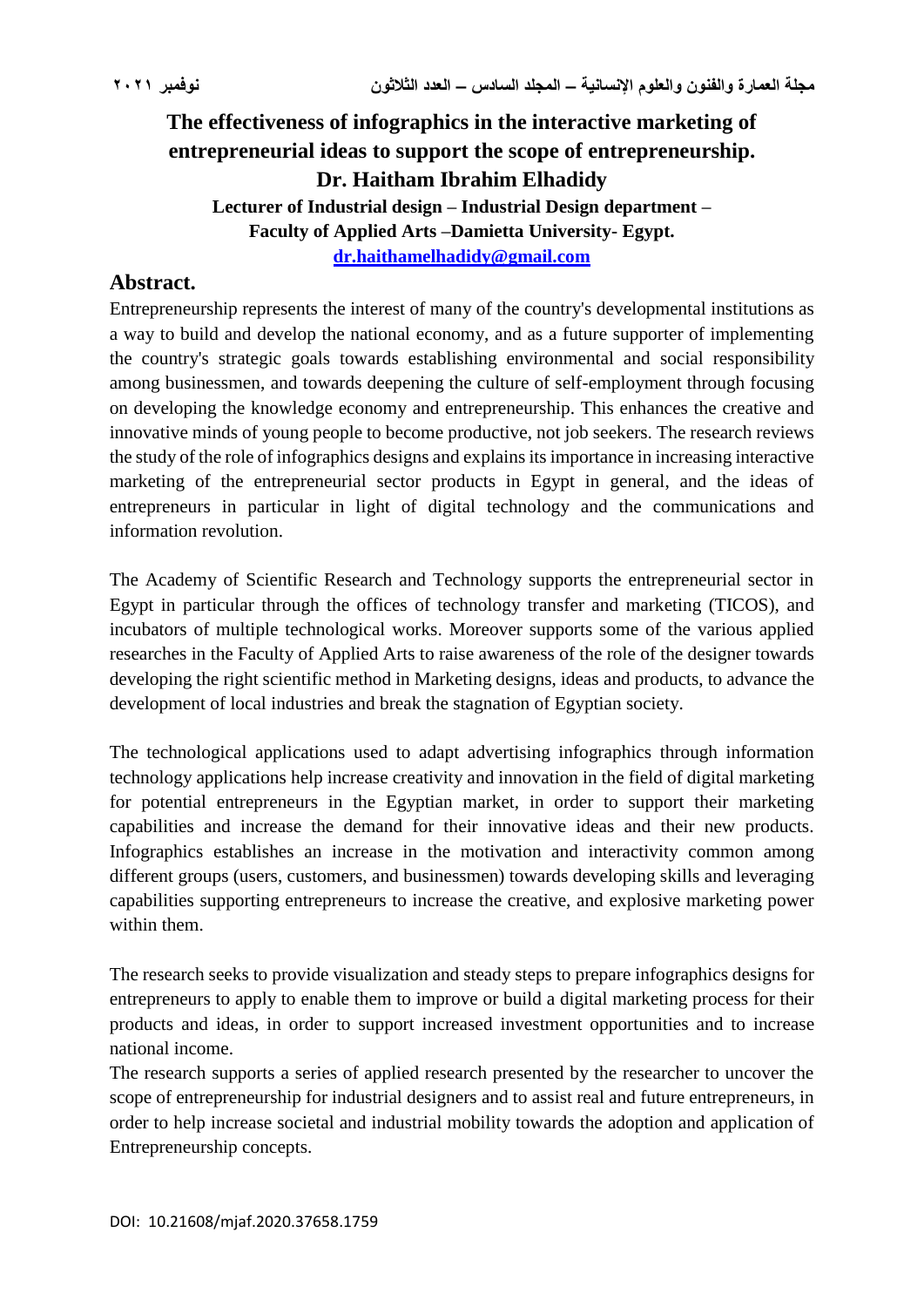# **Key words.**

Infographics - Interactive Presentation - Entrepreneurship - Entrepreneur - Interactive Marketing - Digital Marketing - Information and Communication Technology.

# **Introduction.**

The research deals with concepts related to the field of marketing the products of the entrepreneurial sector and ways to enhance the entrepreneurial sector. In addition to the sources of support provided by the state towards this through technological incubators for various industrial sectors supported by technology transfer and marketing offices (TICOS).

The research deals with the possibility of applying infographics to the products of the entrepreneurial sector, and reviews many forms of infographics as applications in different fields, and the researcher identifies a simplified method that helps businessmen to create infographics for their business and invest their creative energies in showing their products in a decent way.

# **Research problem.**

The research problem lies in the weak effectiveness of marketing the ideas of pioneers' business in light of the availability of information technology and the communications revolution.

The research problem formulated in the following question:

Can we use infographics to increase the marketability of entrepreneurial ideas?

### **Research importance.**

The importance of the research lies in determining what infographics techniques are, and determining their role in stimulating, and improving the process of digital marketing of the ideas, designs and products of the entrepreneurial sector, to support the values of social responsibility of businessmen and industry towards youth entrepreneurship and society.

### **Research objective**.

 The research aims to take advantage of simple technological techniques in design to prepare infographics designs for the products of the entrepreneurial sector, and to support the improvement of the digital marketing process of entrepreneurial ideas through the following.

 Incorporating design thinking and demonstration with interactive presentation methods for preparing infographics designs for different products and ideas.

- Developing atypical marketing ideas with infographics techniques.
- Take advantage of the information technology and communications revolution to increase digital marketing of entrepreneurial ideas.

**Simplifying design information about products to present them in easy form to entrepreneurial** experts.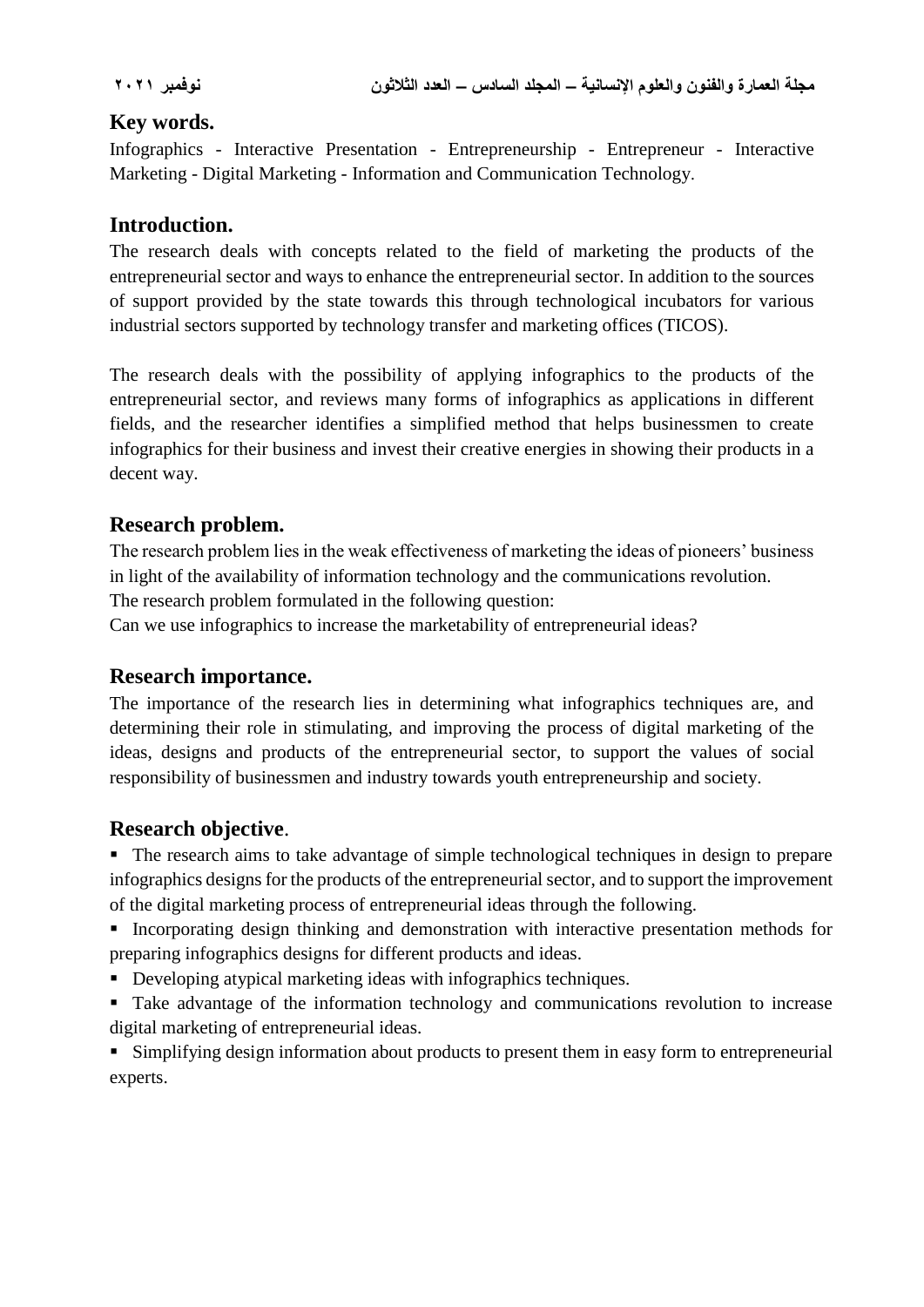# **Assumption of research.**

The research assumes that by preparing infographics designs for the ideas of entrepreneurs and products of the entrepreneurial sector, this supports improving the digital marketing process and increasing the motivation of businessmen to receive them. In addition to stimulating the entrepreneurship sector, and increasing the national income in the Arab Republic of Egypt.



### **3- Research results and recommendations, references and sources.**

### **3/1 Research results.**

The search results are as follows:

 Modern technology applications and information technology applications help increase creativity and innovation for potential entrepreneurs using infographic, supporting their marketing capabilities to increase opportunities for demand for their ideas and products.

Infographics supports the stimulation of interactivity between the client and  $\theta$  or businessmen with the entrepreneur through interactive marketing of ideas, designs and products of entrepreneurship.

 Infographics supports the development and utilization of the skills and abilities of innovative, creative and marketing entrepreneurs to support the range of innovative marketing presentations of their ideas through information and communication technology.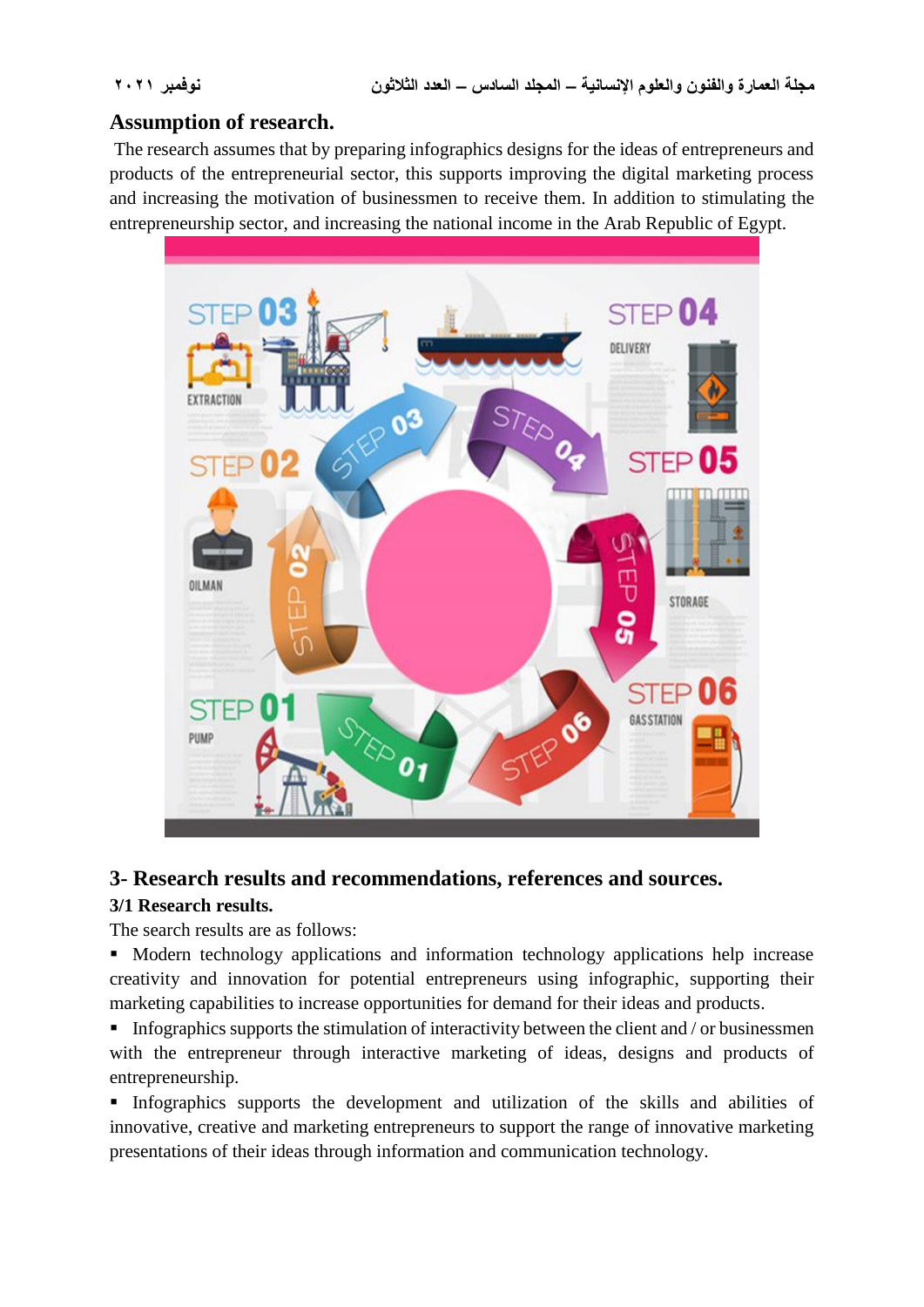#### **3/2 Research recommendations.**

The research recommends the following:

The necessity of the industrial community to adopt at the level of the republic the design ideas and the different products resulting from technological incubators to be a real beginning to improve the income level for businessmen to integrate them into the industrial community to solve part of the unemployment problem.

Increasing the role of the office of Technology Transfer and Marketing at Damietta University to support potential business leaders and market them to the industrial community, which supports the presence of startups, and increase the effectiveness of interactive marketing of entrepreneurial sector products in the surrounding community.

#### **3/3 References and sources.**

#### **3/3/1 Arabic References.**

**1- El-Hadidy, Haitham Ibrahim, El-Gohary, Mohamed Murtada, Shawky, Alamir Ahmed** (2019): "The courses of the faculty of applied arts and its relation to the idea of entrepreneurship as an entrance to entrepreneurial university, case study in the departments of (Industrial Design - Ceramics - Interior Design)" Arts and Humanities, Volume V, Number Twenty, pages 635- 653.

**2- Al-Zahrani, Amira Saad (2019)**: "Infographic in teaching science - the importance and obstacles from the viewpoint of science teachers in government schools in the city of Makkah Al-Mukarramah", Dar Al-Manzumah, the message of the Arab Gulf, the Arab Bureau of Education for the Gulf States, Q 40, number 152, pp. 83-100.

**3- Saad, Mohamed Ezzat (Prof. D.), (1991**): "The Philosophy of Product Design of an Engineering Nature", the Author, First Edition, Cairo.

**4- Al-Serafy, Muhammad (Dr), (2009)**: "Information Technology Management", Dar Al-Fikr Al-Jami`, First Edition, Alexandria.

**5- Al-Ayadhi, Nasr Al-Din, Al-Sadiq Rabeh (2004**): "Multimedia and its Applications in Media, Culture and Education", University Book House, United Arab Emirates, p. 20.

**6- Al-Fawaz, Imran Mohamed, and others (2014),** "The role of business incubators in directing students towards entrepreneurship in Jordanian universities", Jordan: College of Economics and Administrative Sciences, Yarmouk University**.**

**7-Hakami, Halima Muhammad (2017**): "The level of awareness of mathematics teachers in the city of Riyadh of the concept of infographic and the degree to which they possess their skills." Journal of the College of Education, Benha University, Egypt, pp. 282-318.

**8- Abdel Hamid, Mai, Fathallah, and Yamna Mohamed (2018**): "The Role of Interactive Info Graphic in Interior Design of Contemporary Museums", Journal of Architecture and Art and Humanities, Volume III, Eleventh Issue, Part One, Cairo, pp. 604-625.

**9- Abboud, Najm (D), (2004**): "Electronic Administration", Dar Al-Merreikh, Jordan.

**10- Azzam, Zakaria (d), and others (2008):** "Principles of Modern Marketing between Theory and Practice", Al-Maysarah Publishing and Distribution House, First Edition, Oman.

**11- Mansour, Marian Milad (2015):** "The effect of using infographics based on Marzano's learning dimensions model on developing some concepts of cloud computing and productive